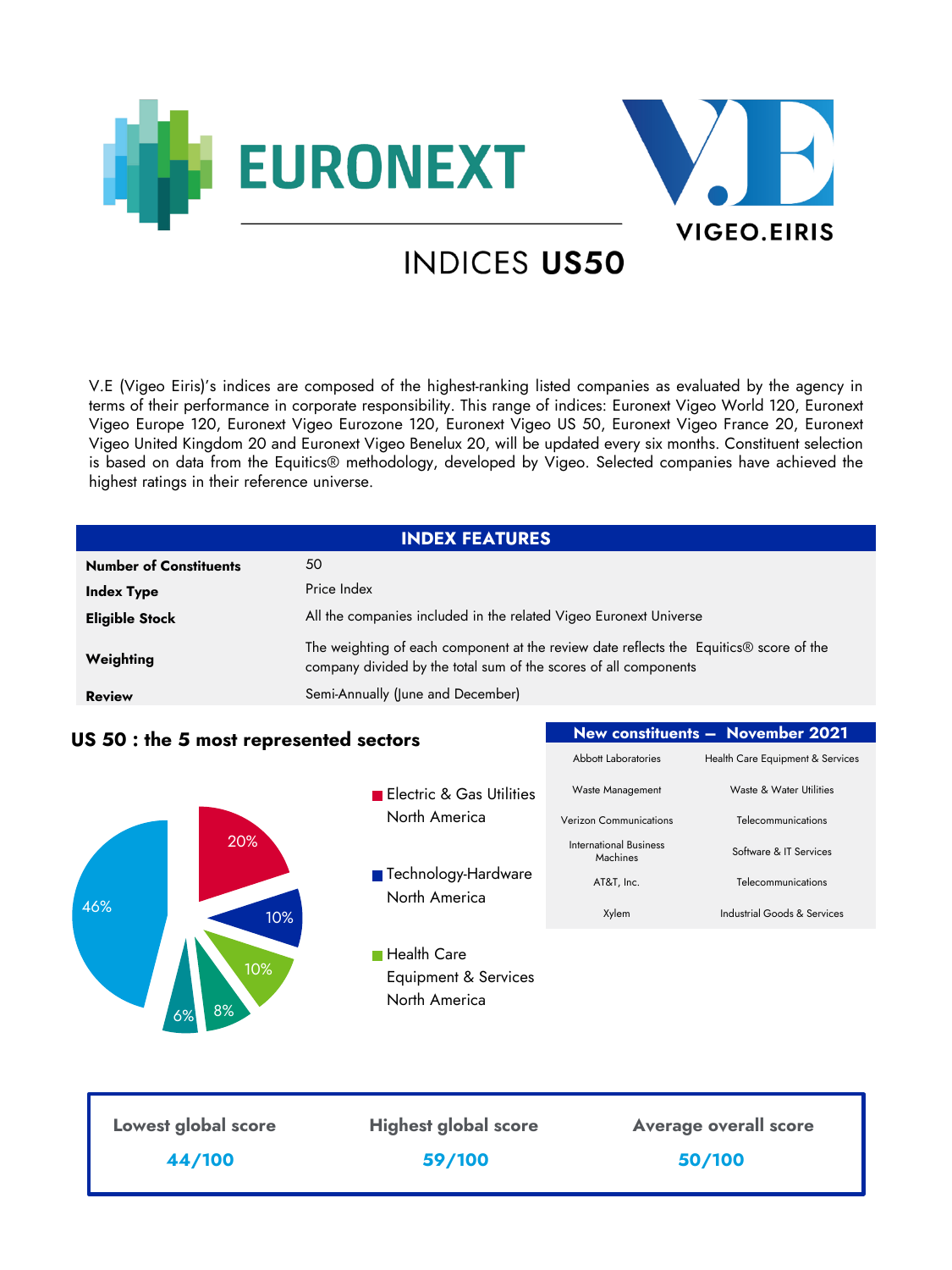| US 50 Index constituents - November 2021 |  |
|------------------------------------------|--|
|------------------------------------------|--|

| <b>Sector</b>                                      | <b>Issuer</b>                        | <b>ISIN</b>  |
|----------------------------------------------------|--------------------------------------|--------------|
| Health Care Equipment & Services North<br>America  | <b>Abbott Laboratories</b>           | US0028241000 |
| <b>Chemicals North America</b>                     | Albemarle Corporation                | US0126531013 |
| Electric & Gas Utilities North America             | American Electric Power Co.,<br>Inc. | US0255371017 |
| Waste & Water Utilities North America              | American Water Works Co., Inc.       | US0304201033 |
| <b>Telecommunications North America</b>            | AT&T, Inc.                           | US00206R1023 |
| Oil Equipment & Services North America             | Baker Hughes Co.                     | US05722G1004 |
| <b>Business Support Services North America</b>     | <b>Ball Corporation</b>              | US0584981064 |
| Health Care Equipment & Services North<br>America  | Baxter International                 | US0718131099 |
| Health Care Equipment & Services North<br>America  | <b>Becton Dickinson</b>              | US0758871091 |
| Electric & Gas Utilities North America             | CenterPoint Energy, Inc.             | US15189T1079 |
| Technology-Hardware North America                  | Cisco Systems                        | US17275R1023 |
| Diversified Banks North America                    | Citigroup Inc.                       | US1729674242 |
| Beverage North America                             | Coca-Cola European Partners          | GB00BDCPN049 |
| Luxury Goods & Cosmetics North America             | Colgate-Palmolive Co.                | US1941621039 |
| Energy North America                               | ConocoPhillips                       | US20825C1045 |
| Energy North America                               | Devon Energy                         | US25179M1036 |
| Electric & Gas Utilities North America             | Dominion Energy                      | US25746U1097 |
| Health Care Equipment & Services North<br>America  | <b>Edwards Lifesciences</b>          | US28176E1082 |
| Electric & Gas Utilities North America             | Entergy Corp.                        | US29364G1031 |
| Software & IT Services North America               | Equinix                              | US29444U7000 |
| Electric & Gas Utilities North America             | <b>Eversource Energy</b>             | US30040W1080 |
| Electric & Gas Utilities North America             | Exelon                               | US30161N1019 |
| Technology-Hardware North America                  | <b>Hewlett Packard Enterprise</b>    | US42824C1099 |
| Financial Services - Real Estate North<br>America  | Host Hotels & Resorts                | US44107P1049 |
| Mining & Metals North America                      | Howmet Aerospace                     | US4432011082 |
| Technology-Hardware North America                  | HP                                   | US40434L1052 |
| Technology-Hardware North America                  | Intel Corp.                          | US4581401001 |
| Software & IT Services North America               | International Business Machines      | US4592001014 |
| <b>Chemicals North America</b>                     | International Flavors & Fragrances   | US4595061015 |
| Forest Products & Paper North America              | International Paper                  | US4601461035 |
| Mechanical Components & Equipment<br>North America | Johnson Controls International       | IE00BY7QL619 |
| Diversified Banks North America                    | JPMorgan Chase & Co.                 | US46625H1005 |